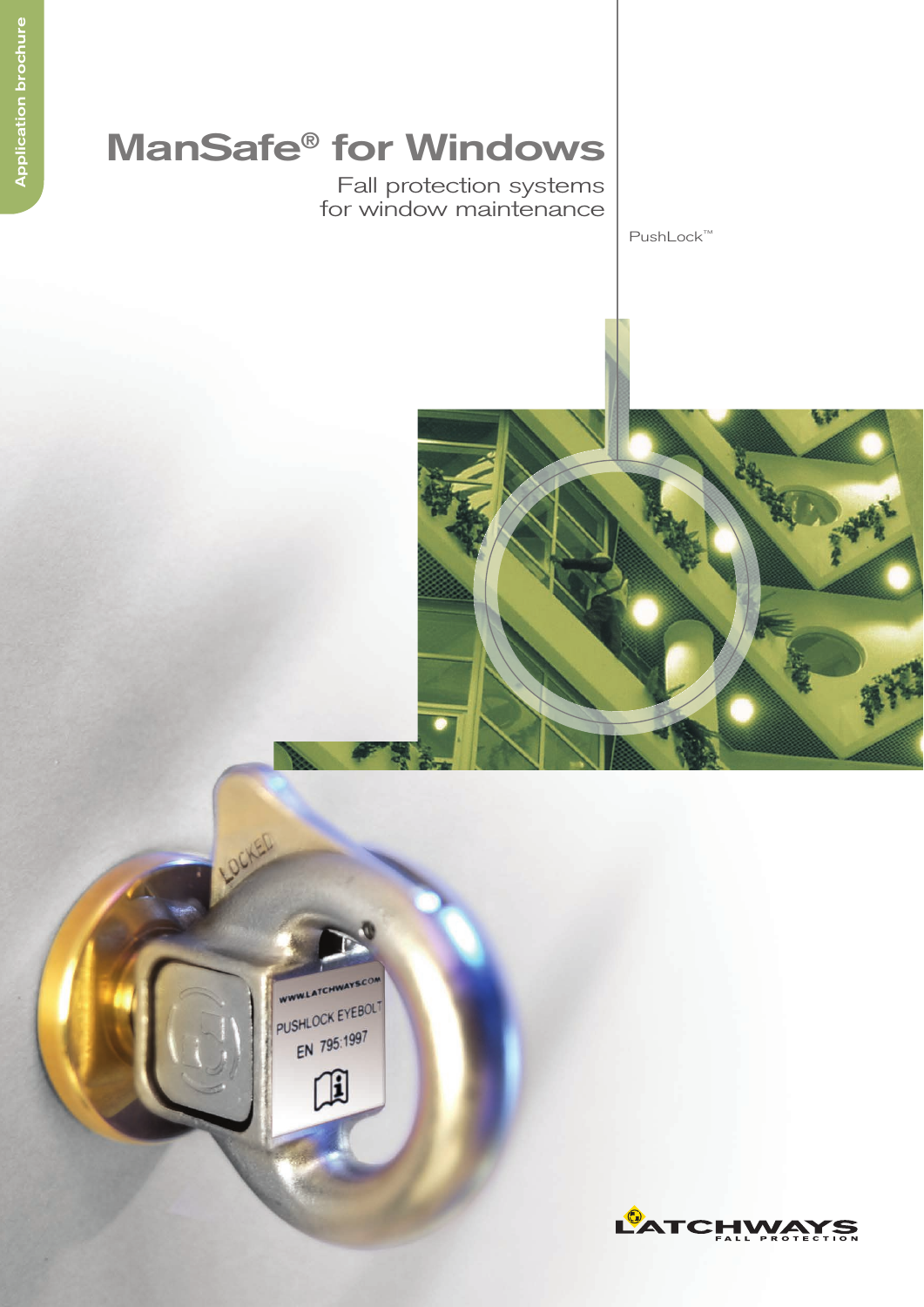## Fall protection matters



#### **Are you responsible?**

The answer could well be 'Yes'. According to the health and safety legislation these people are 'duty-holders'—responsible for ensuring adequate fall protection and potentially liable in the event of an accident.

### **What you need to do**

The official advice to duty-holders can be summarised as follows:

- Avoid work at height, where possible
- When working at height is essential, ensure that workers are not exposed to unnecessary risks
- Where it is not possible to eliminate the risk of falling, **use a suitable fall protection system to minimise the consequences of a fall**

Project Architect Principal Contractors/ Sub-Contractor Project Designer

Facilities Manager Health and Safety Manager Client/Building Owner

**Latchways plc—global leaders in fall protection**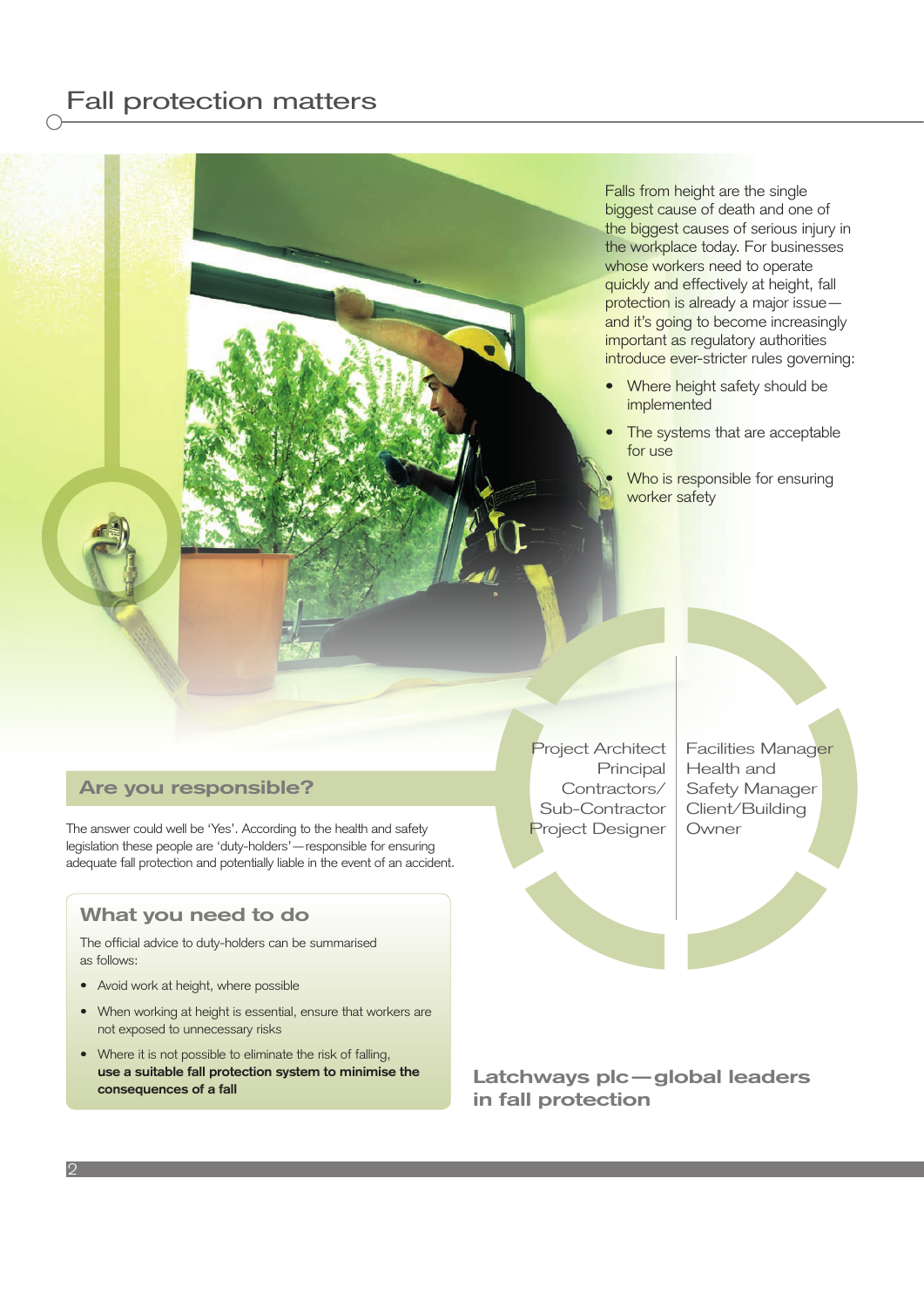## **ManSafe for Windows** Fixed or Removable Eyebolt

## **PushLock**

Latchways PushLock is typically used where access from inside a building is needed to carry out external work, such as window cleaning or maintenance. It can be fixed into walls, floors or ceilings providing an internal fixed anchor to which workers can confidently attach a lanyard and safety harness while performing their duties.

## **Options**







**Brass finish Stainless Steel finish RAL colours**

### **Benefits**

- Components manufactured for maximum durability
- Aesthetically pleasing with a range of colours and finishes available including stainless steel, brass and a range of RAL colours
- Eyebolt requires two handed operation therefore accidental removal is impossible
- Range of sockets for fixing into brickwork, concrete, steelwork, cavity walls and suspended ceilings
- Straightforward installation and maintenance
- Socket and eyebolt both statically tested to 10 kN
- Meets all relevant national and international standards
- Eyebolt CE marked





3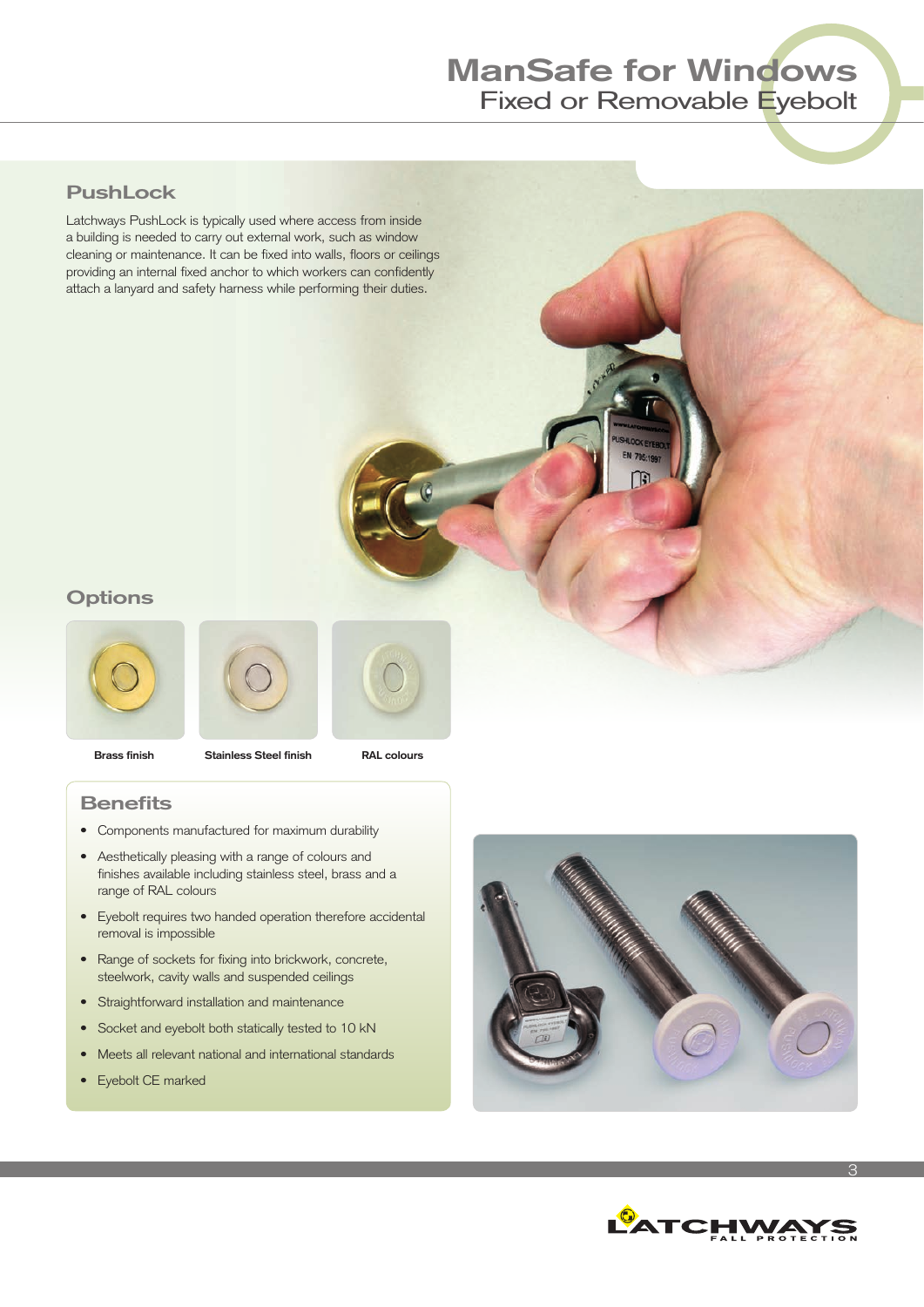## What does legislation say?

Under the primary legislation that covers health and safety at work— The Health & Safety Work Act 1974 there is subordinate legislation that specifically affects those working on window maintenance and cleaning—the Work at Height Regulations 2005 and Construction (Design and Management) Regulations 2007 (CDM).

## **Working at Height Regulations 2005**

#### **The key regulation from 2005 that effects window maintenance is that:**

- Every employer shall ensure that work at height is properly planned appropriately supervised; and carried out in a manner which is so far as is reasonably practicable safe and that its planning includes the selection of work equipment
- Every employer shall ensure that any person in any activity involving work at height is competent to do so or, if being trained, is being supervised by a competent person

The updates in the 2007 legislation were made to simplify the existing system by unifying CDM and the Construction (Health, Safety & Welfare) Regulations 1996 into a single package.

Additionally there is a more explicit duty on architects to eliminate hazards and reduce risks during the design stage as far as is reasonably practicable, plus there is a new duty to ensure that workplaces comply with Construction (Health, Safety and Welfare) Regulations.

As highlighted on the previous page the legislation places duties on all those who can contribute to the health and safety of a construction project i.e. clients, designers, contractors and planning supervisors, requiring the production of certain documents, the health and safety plan and the health and safety file.

#### **Specifically the designer's duties include the avoidance of risk to people:**

- carrying out construction work
- cleaning & maintaining
- using a structure as a place of work
- demolition & dismantling
- others who may be affected by the above

For further assistance on how the legislation may affect your specification please email info@latchways.com

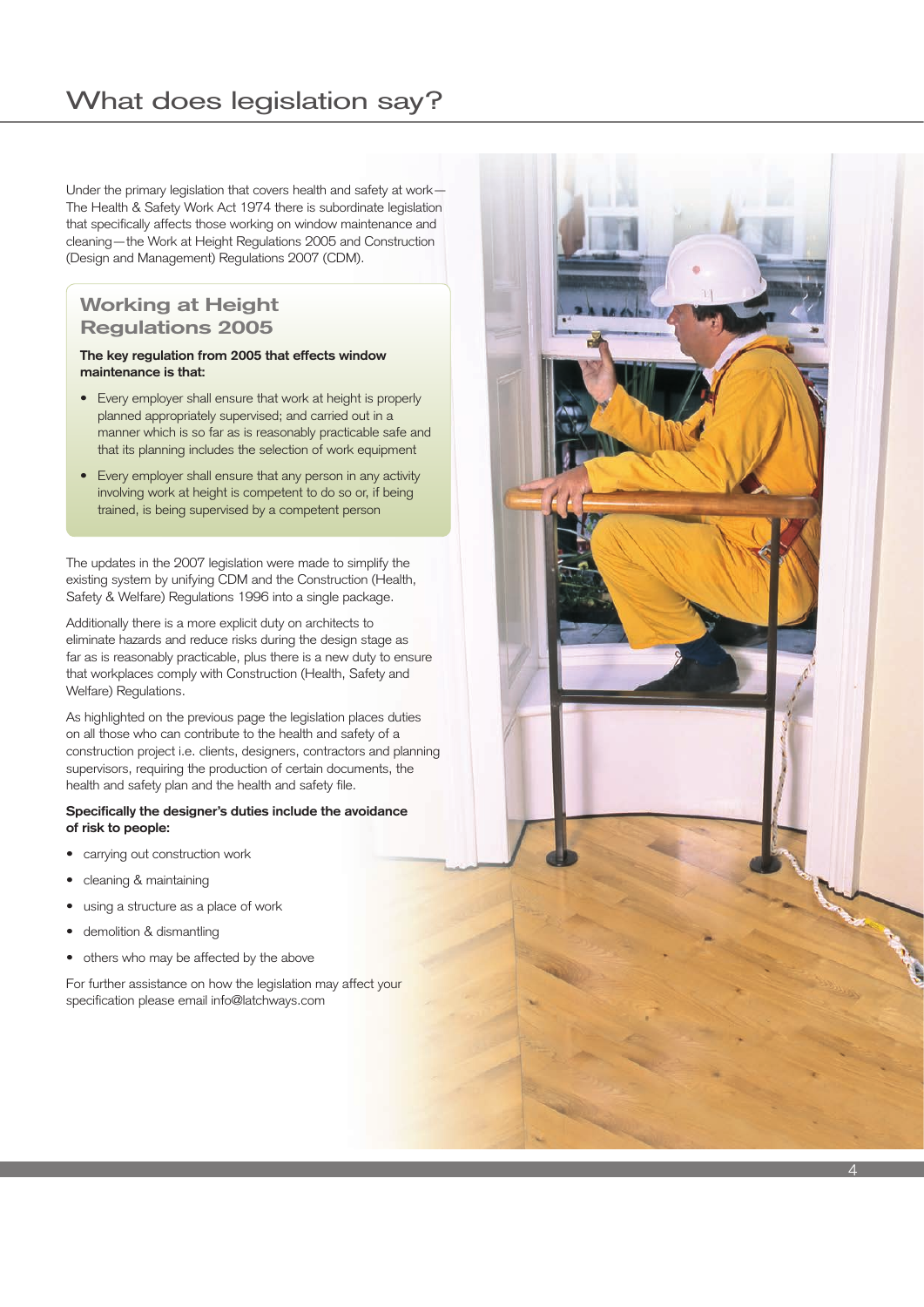## **ManSafe for Windows** Latchways Fall Protection—Quality Products

Latchways' primary focus is to supply engineered fall protection solutions to all areas of industry where a fall hazard is identified. Installations include stadia, retail outlets, industrial complexes, modern offices and listed buildings. Notable buildings such as Canary Wharf, Swiss Re and Buckingham Palace have Latchways systems installed.

Eyebolts and their fixings need to be able to withstand the loads generated when a fall is arrested. While conventional eyebolts meet this safety need, the lack of aesthetic consideration can impair the visual characteristics of the building where they are installed. With Latchways' PushLock, specifiers have the opportunity to use a discreet window safety system without compromising the clean lines of interior design.

### **Testing and standards**

The PushLock eyebolt system is suitable for installing into a range of materials. For specific details on the range of PushLock sockets available please email info@latchways.com

In addition to 'in-house' evaluation, Latchways products are tested externally by notified independent test bodies. Ongoing batch conformance, xray and 100% visual inspection ensure the highest levels of product quality.

All elements of the PushLock eyebolt system comply with the relevant standards and have the appropriate CE marking.

#### **Key standards relating to the Pushlock Eyebolt are:**

- BS 7883:2005
- BS 8437:2005
- EN 354 PPE against falls from height—Lanyards
- EN 355 PPE against falls from height—Energy absorbers
- EN 361 PPE against falls from height—Full body harness
- EN 795 PPE against falls from height—Anchor devices

## **PushLock Operation**

1 Brass finished PushLock socket installed into a cavity wall.



2 Depress the safety catch then trigger and locate eyebolt into centre of socket. Push the eyebolt with palm of hand until locking mechanism clicks.



3 Check installation by tugging the eyebolt. In the secure position, the word 'LOCKED' is fully visible on the trigger. A safety lanyard attached to a full body harness can now be connected to the eyebolt and the user can commence work.



4 Upon completion of work, remove the lanyard from the eyebolt. With a twohanded operation depress safety catch then trigger to remove the eyebolt from the socket.





5